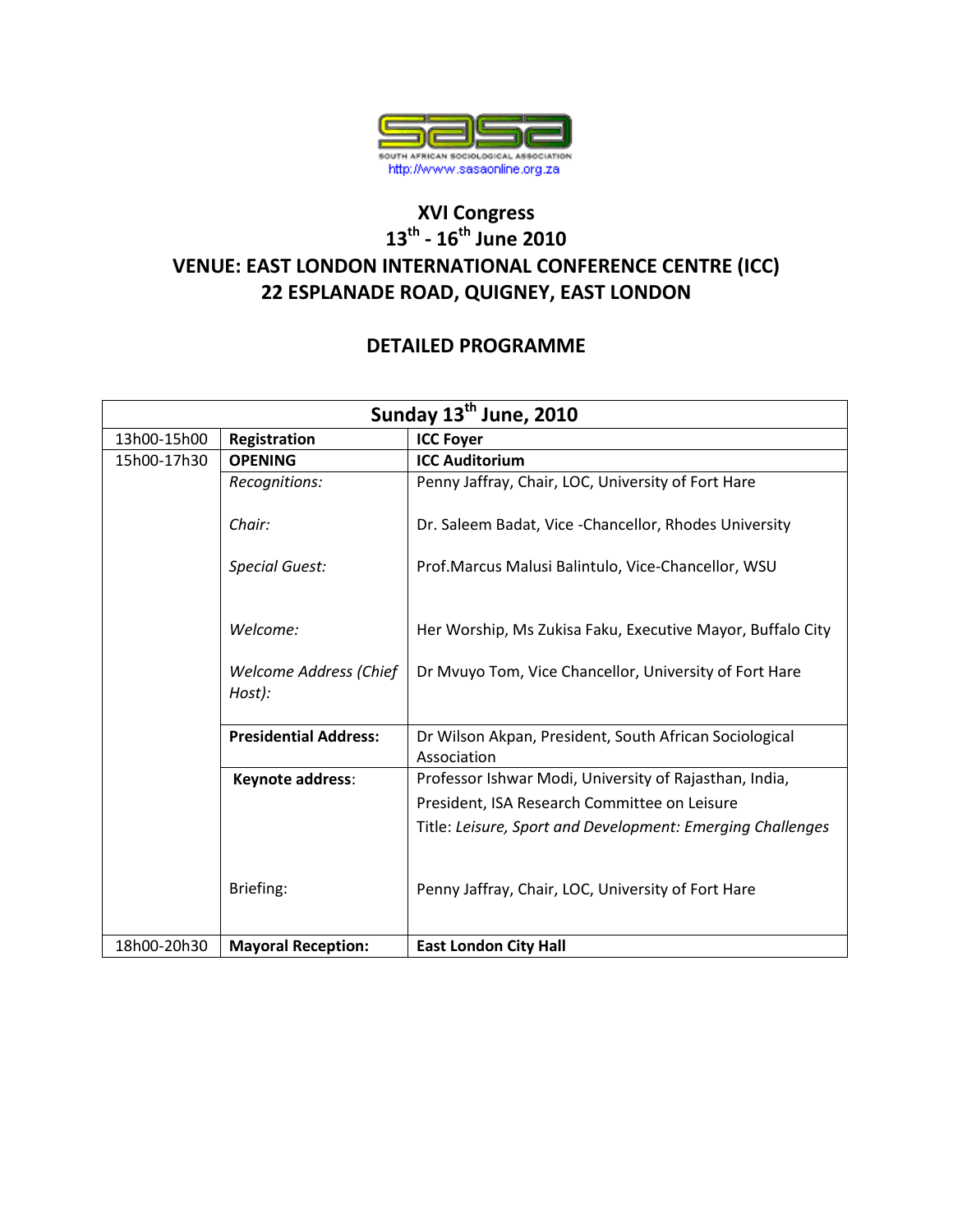|             |                                                                                     | Monday 14 <sup>th</sup> June, 2010                                                                                                       |  |  |
|-------------|-------------------------------------------------------------------------------------|------------------------------------------------------------------------------------------------------------------------------------------|--|--|
| 08h00-10h00 |                                                                                     | PLENARY SESSION 1: Scoring at the grassroots: Sports, Recreation and Mega events                                                         |  |  |
|             | <b>ICC Auditorium</b>                                                               |                                                                                                                                          |  |  |
|             | Chair:                                                                              |                                                                                                                                          |  |  |
|             | Professor Scarlett Cornelissen, University of Stellenbosch, Political Sciences<br>1 |                                                                                                                                          |  |  |
|             |                                                                                     | Department                                                                                                                               |  |  |
|             |                                                                                     | Title: Proprietors and stakeholders: The political economy of sport mega-events                                                          |  |  |
|             |                                                                                     | and their developmental legacies                                                                                                         |  |  |
|             | 2                                                                                   | Professor Sufian Bugurura, UNISA, School of Law<br>Title: Ayoba!!!! Say I was there in 2010! Is FIFA-SAFA alliance a poverty alleviation |  |  |
|             |                                                                                     | initiative?                                                                                                                              |  |  |
|             | 3                                                                                   | Professor Steven Jackson, University of Otago, President, ISA's RC on Sport, New                                                         |  |  |
|             |                                                                                     | Zealand                                                                                                                                  |  |  |
|             |                                                                                     | Title: Sport Mega Events Between the Global & The Local: Lessons for 2011 Rugby                                                          |  |  |
|             |                                                                                     | World Cup                                                                                                                                |  |  |
| 10h00-10h30 | Tea / coffee                                                                        |                                                                                                                                          |  |  |
|             |                                                                                     |                                                                                                                                          |  |  |
| 10h30-12h30 |                                                                                     | SPLIT SESSION 1: A - G                                                                                                                   |  |  |
|             |                                                                                     |                                                                                                                                          |  |  |
| 10h30-12h30 | 1: A                                                                                | <b>Environmental and natural resources (Room No. 2)</b>                                                                                  |  |  |
|             |                                                                                     | Theme: Constructions and deconstructions of sustainability and vulnerability                                                             |  |  |
|             |                                                                                     | Chair: Marie-Louise McDermott, Edith Cowan University                                                                                    |  |  |
|             | $\mathbf{1}$                                                                        | Willice O. Abuya and Wilson Akpan (University of Fort Hare): What's in a                                                                 |  |  |
|             |                                                                                     | coconut? An ethnoecological analysis of mining, social displacement and<br>development in rural Kenya                                    |  |  |
|             | 2                                                                                   | Emma Vink (University of Stellenbosch): Environmentally-friendly wine:                                                                   |  |  |
|             |                                                                                     | Exploring the relationship between environment and economic concerns                                                                     |  |  |
|             | 3                                                                                   | Christopher Phiri (World Vision, South Africa) and Wilson Akpan (University of                                                           |  |  |
|             |                                                                                     | Fort Hare): Unjust sustainability? Rural development and the clash of                                                                    |  |  |
|             |                                                                                     | economics, ecology and culture                                                                                                           |  |  |
| 10h30-12h30 | 1: B                                                                                | <b>Urban sociology (Room No. 3)</b>                                                                                                      |  |  |
|             |                                                                                     | Theme: Urban opportunities and challenges: a place in the city                                                                           |  |  |
|             |                                                                                     | Chair: Liela Groenewald, University of Johannesburg                                                                                      |  |  |
|             | $\mathbf{1}$                                                                        | Letitia Smuts (University of Johannesburg): Lesbian identities and social space:                                                         |  |  |
|             |                                                                                     | the urban rural experience                                                                                                               |  |  |
|             | $\overline{2}$                                                                      | Pragna Rugunanan (University of Johannesburg): New migrant communities:                                                                  |  |  |
|             |                                                                                     | Pakistani and Bangladeshi migrants views on work/life balance in South Africa                                                            |  |  |
|             | 3                                                                                   | Kristen Kornienko (University of Witwatersrand): An argument to stay: voices                                                             |  |  |
|             |                                                                                     | from two young neighbourhoods in Ekurhuleni                                                                                              |  |  |
|             | 4                                                                                   | Marie Huchzermeyer (University of Witwatersrand): The policy context for                                                                 |  |  |
|             |                                                                                     | informal settlements: competitiveness, exclusive governance and a right to the                                                           |  |  |
| 10h30-12h30 | 1: C                                                                                | city<br>Race, ethnicity and class (Room No. 4)                                                                                           |  |  |
|             |                                                                                     | Theme: Racism and xenophobia in South Africa                                                                                             |  |  |
|             |                                                                                     | Chair: Joshua Kirshner, University of Johannesburg                                                                                       |  |  |
|             | $\mathbf{1}$                                                                        | Abraham Serote ( University of Witwatersrand): 'I don't know what you guys                                                               |  |  |
|             |                                                                                     | are talking about': the case of colour-blind blacks in a predominantly white                                                             |  |  |
|             |                                                                                     |                                                                                                                                          |  |  |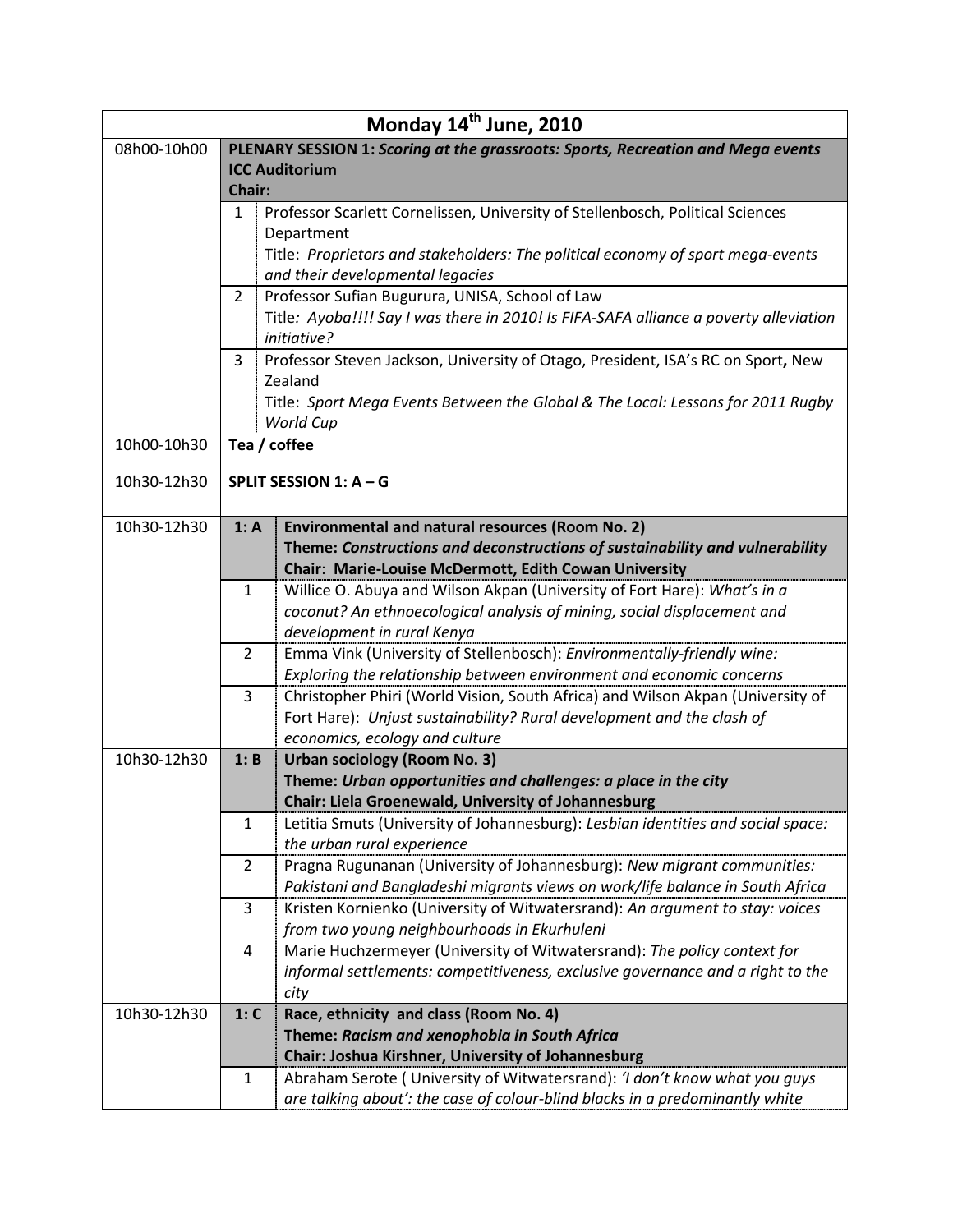|             |                | Faculty of Health in South Africa                                                                                     |
|-------------|----------------|-----------------------------------------------------------------------------------------------------------------------|
|             |                |                                                                                                                       |
|             | 2              | Vusumzi Duma (University of Fort Hare): "All African immigrants are welcome                                           |
|             |                | in South Africa, but some are more welcome than others". Explaining the                                               |
|             |                | divergent public opinion towards African immigrants and African immigration                                           |
|             |                | in South Africa                                                                                                       |
|             | 3              | Wendy Isaacs-Martin (Nelson Mandela M. University): The instrumentalist                                               |
|             |                | motive and the scapegoat: How important was the role of leadership in the                                             |
|             |                | xenophobic experience in South Africa?                                                                                |
| 10h30-12h30 | 1: D           | Media, culture and society (Room No. 5)                                                                               |
|             |                | Theme: Space, Spectacle & Sports: Cultures of the Mega-Event                                                          |
|             |                | <b>Chair: Lloyd Hill, University of Stellenbosch</b>                                                                  |
|             | 1              | Jaeho Kang (The New School): Global sporting events as media spectacles: The                                          |
|             |                | FIFA world cup in the age of new media                                                                                |
|             | $\overline{2}$ | Jeeson Hong (University of Manchester): Media and space at the Beijing                                                |
|             |                | Olympics and Shanghai Expo                                                                                            |
|             | 3              | Tazneem Wentzel (University of Stellenbosch): The city with soul: Ghoema                                              |
|             |                | rhythms, moppies, minstrels, and meta-events in Cape Town                                                             |
| 10h30-12h30 | 1: E           | <b>Economic and industrial sociology (Room No. 6)</b>                                                                 |
|             |                | Theme: Working mega events, the case of the 2010 World Cup                                                            |
|             |                | Chair: Khayaat Fakier, University of the Witwatersrand                                                                |
|             | $\mathbf{1}$   | Crispen Chinguno (University of the Witwatersrand): FIFA 2010 World Cup: an                                           |
|             |                | opportunity for trade union revitalization?                                                                           |
|             | $\overline{2}$ | Splagchna Chikarara (University of Pretoria): The after life: job creation/losses                                     |
|             |                | in the construction industry after the World Cup?                                                                     |
|             | 3              | Freek Cronje (North West University), David van Wyk (North West University),                                          |
|             |                | Doret Botha (North West University): FIFA, 'Afrophobia', Brand imperialism and<br>the informal sector in Johannesburg |
| 10h30-12h30 | 1: F           | <b>Development (ICC Auditorium)</b>                                                                                   |
|             |                | <b>Theme: Sports and Gender</b>                                                                                       |
|             |                | Chair: Sultan Khan, University of KwaZulu Natal                                                                       |
|             | $\mathbf{1}$   | Tshegofatso Setilo (University of Free state) and Reic Olehile (University of Free                                    |
|             |                | State): Women sports in Africa                                                                                        |
|             | 2              | Federico Todeschini (Universitat Pompeu Fabra): The effect of football on                                             |
|             |                | unwanted pregnancies                                                                                                  |
|             | 3              | Theodore Petrus (Nelson Mandela M. University): To win by any means                                                   |
|             |                | necessary: Witchcraft and magic beliefs as anthropological issues in sport                                            |
|             |                | development                                                                                                           |
|             | 4              | Cassandra Clark (University of Johannesburg): Women in South African                                                  |
|             |                | football: Voices from the ground around the FIFA 2010 World Cup                                                       |
| 10h30-12h30 | 1:G            | <b>Rural sociology (Room No. 7)</b>                                                                                   |
|             |                | Theme:                                                                                                                |
|             |                | <b>Chair: Phakiso Mokhahlane</b>                                                                                      |
|             | 1              | Lerato Van Averbeke (University of Pretoria): Ndzindi irrigation scheme                                               |
|             | 2              | Thembeka Ngcebetsha (University of Fort Hare) and Ntombekhaya Somfongo:                                               |
|             |                | Gender development and traditional leadership in South Africa: Tension                                                |
|             |                | between democracy and custom                                                                                          |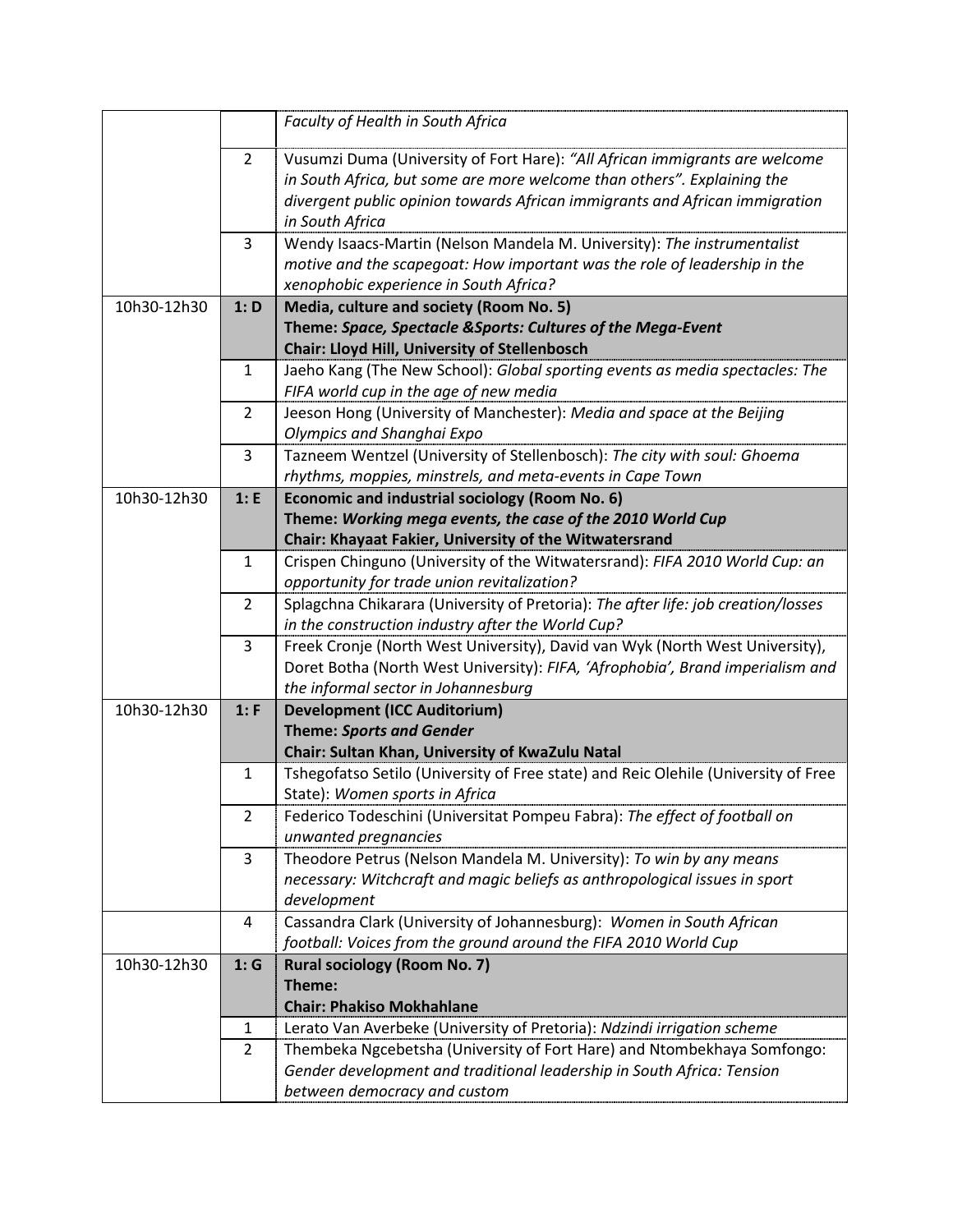| 3                                                          |                                                                                            | Noel Chellan : Energy trends in rural South Africa- A case study of the Mnweni                                                                                                                                                                                                                                                                                                                                                                                                                                                                   |
|------------------------------------------------------------|--------------------------------------------------------------------------------------------|--------------------------------------------------------------------------------------------------------------------------------------------------------------------------------------------------------------------------------------------------------------------------------------------------------------------------------------------------------------------------------------------------------------------------------------------------------------------------------------------------------------------------------------------------|
|                                                            | rural area in the Province of the KwaZulu Natal                                            |                                                                                                                                                                                                                                                                                                                                                                                                                                                                                                                                                  |
|                                                            |                                                                                            | <b>HoDs meeting</b>                                                                                                                                                                                                                                                                                                                                                                                                                                                                                                                              |
|                                                            |                                                                                            | (Room No. TBA)                                                                                                                                                                                                                                                                                                                                                                                                                                                                                                                                   |
|                                                            |                                                                                            | <b>Students meeting</b>                                                                                                                                                                                                                                                                                                                                                                                                                                                                                                                          |
|                                                            |                                                                                            | (Room No. TBA)                                                                                                                                                                                                                                                                                                                                                                                                                                                                                                                                   |
|                                                            |                                                                                            |                                                                                                                                                                                                                                                                                                                                                                                                                                                                                                                                                  |
| 2: A                                                       | Environmental and natural resources (Room No. 2)                                           |                                                                                                                                                                                                                                                                                                                                                                                                                                                                                                                                                  |
|                                                            |                                                                                            | Theme: Ecological resources, development and socio-cultural memories                                                                                                                                                                                                                                                                                                                                                                                                                                                                             |
|                                                            | <b>Chair: Adeyinka Bankole, Redeemers University</b>                                       |                                                                                                                                                                                                                                                                                                                                                                                                                                                                                                                                                  |
| 1                                                          |                                                                                            | Monty Roodt (Rhodes University): Marine resource management in coastal                                                                                                                                                                                                                                                                                                                                                                                                                                                                           |
|                                                            |                                                                                            | communities: Unpacking co-management implementation in the Tshani-                                                                                                                                                                                                                                                                                                                                                                                                                                                                               |
|                                                            | Mankosi area in the former Transkei Bantustan                                              |                                                                                                                                                                                                                                                                                                                                                                                                                                                                                                                                                  |
| $\overline{2}$                                             |                                                                                            | Ikechukwu Umejesi (University of Fort Hare) and Wilson Akpan (University of                                                                                                                                                                                                                                                                                                                                                                                                                                                                      |
|                                                            |                                                                                            | Fort Hare): Re-thinking "compensational justice ": How history shapes grievance                                                                                                                                                                                                                                                                                                                                                                                                                                                                  |
|                                                            |                                                                                            |                                                                                                                                                                                                                                                                                                                                                                                                                                                                                                                                                  |
| 3                                                          |                                                                                            | Marie-Louise McDermott (Edith Cowan University): Glocal identities and ocean                                                                                                                                                                                                                                                                                                                                                                                                                                                                     |
|                                                            |                                                                                            |                                                                                                                                                                                                                                                                                                                                                                                                                                                                                                                                                  |
| 4                                                          |                                                                                            | Sonwabile C. Mnwana (University of Fort Hare) and Wilson Akpan (University of                                                                                                                                                                                                                                                                                                                                                                                                                                                                    |
|                                                            |                                                                                            | Fort Hare): The character and contradictions of right-based development in                                                                                                                                                                                                                                                                                                                                                                                                                                                                       |
|                                                            |                                                                                            |                                                                                                                                                                                                                                                                                                                                                                                                                                                                                                                                                  |
| <b>Urban sociology (Room No. 3)</b><br>13h30-15h15<br>2: B |                                                                                            |                                                                                                                                                                                                                                                                                                                                                                                                                                                                                                                                                  |
|                                                            |                                                                                            | Theme: Urban opportunities and challenges: education, sport, development                                                                                                                                                                                                                                                                                                                                                                                                                                                                         |
|                                                            |                                                                                            |                                                                                                                                                                                                                                                                                                                                                                                                                                                                                                                                                  |
|                                                            |                                                                                            | Jeesoon Hong (Manchester University): Bodyscape, cityscape: urban                                                                                                                                                                                                                                                                                                                                                                                                                                                                                |
|                                                            |                                                                                            | transformation of Beijing and the changing leisure experiences after the Beijing                                                                                                                                                                                                                                                                                                                                                                                                                                                                 |
|                                                            |                                                                                            |                                                                                                                                                                                                                                                                                                                                                                                                                                                                                                                                                  |
|                                                            |                                                                                            | Christopher Haferburg (University of Erlangen): Mega-Events and urban                                                                                                                                                                                                                                                                                                                                                                                                                                                                            |
|                                                            |                                                                                            | development in the Global South- anything to gain for South Africa's host cities?                                                                                                                                                                                                                                                                                                                                                                                                                                                                |
|                                                            |                                                                                            | Philani Moyo (University of Fort Hare): Urban agriculture and poverty reduction                                                                                                                                                                                                                                                                                                                                                                                                                                                                  |
|                                                            |                                                                                            | in post-crisis, reconstructing and stabilizing Zimbabwe: prospects and obstacles                                                                                                                                                                                                                                                                                                                                                                                                                                                                 |
|                                                            |                                                                                            | Vangile Bingma (University of Pretoria): Male early high school leaving in                                                                                                                                                                                                                                                                                                                                                                                                                                                                       |
|                                                            |                                                                                            |                                                                                                                                                                                                                                                                                                                                                                                                                                                                                                                                                  |
|                                                            |                                                                                            | Cheryl Stevens (University of Witwatersrand): Soccer, soaps and security:                                                                                                                                                                                                                                                                                                                                                                                                                                                                        |
|                                                            |                                                                                            |                                                                                                                                                                                                                                                                                                                                                                                                                                                                                                                                                  |
|                                                            |                                                                                            |                                                                                                                                                                                                                                                                                                                                                                                                                                                                                                                                                  |
|                                                            |                                                                                            |                                                                                                                                                                                                                                                                                                                                                                                                                                                                                                                                                  |
|                                                            |                                                                                            |                                                                                                                                                                                                                                                                                                                                                                                                                                                                                                                                                  |
|                                                            |                                                                                            | Shireen Ally (University of Witwatersrand): Heroic pioneers, occluded 'natives'                                                                                                                                                                                                                                                                                                                                                                                                                                                                  |
|                                                            |                                                                                            | and the virgin wild: Representations of colonial encounter in the (Southeastern                                                                                                                                                                                                                                                                                                                                                                                                                                                                  |
|                                                            |                                                                                            |                                                                                                                                                                                                                                                                                                                                                                                                                                                                                                                                                  |
|                                                            |                                                                                            | Joshua D. Kirshner (University of Johannesburg) and Comfort Phokela                                                                                                                                                                                                                                                                                                                                                                                                                                                                              |
|                                                            |                                                                                            | (University of Johannesburg): The politics of inclusion in Khutsong, Gauteng                                                                                                                                                                                                                                                                                                                                                                                                                                                                     |
|                                                            |                                                                                            | Mamadi Matlhako (State University of New York) and Margaret Sithole (State                                                                                                                                                                                                                                                                                                                                                                                                                                                                       |
|                                                            |                                                                                            | University of New York): Shifting ideologies: Race, Class and the politics of                                                                                                                                                                                                                                                                                                                                                                                                                                                                    |
|                                                            | Lunch<br>$\mathbf{1}$<br>$\overline{2}$<br>3<br>4<br>5<br>2: C<br>1<br>$\overline{2}$<br>3 | SPLIT SESSION 2: $A - G$<br>construction in deprived, resource-rich communities<br>baths<br>South Africa's platinum mining communities<br>Chair: Pragna Rugunanan, University of Johannesburg<br>Olympics<br>Orange Farm Township: a hidden epidemic<br>ethnographic vignettes themed along experiences in and around<br>Johannesburg's inner-city<br>Race, ethnicity and class (Room No. 4)<br>Theme: The politics of inclusion, representation and ideology<br><b>Chair: Marcelle Dawson, University of Johannesburg</b><br>Transvaal) Lowveld |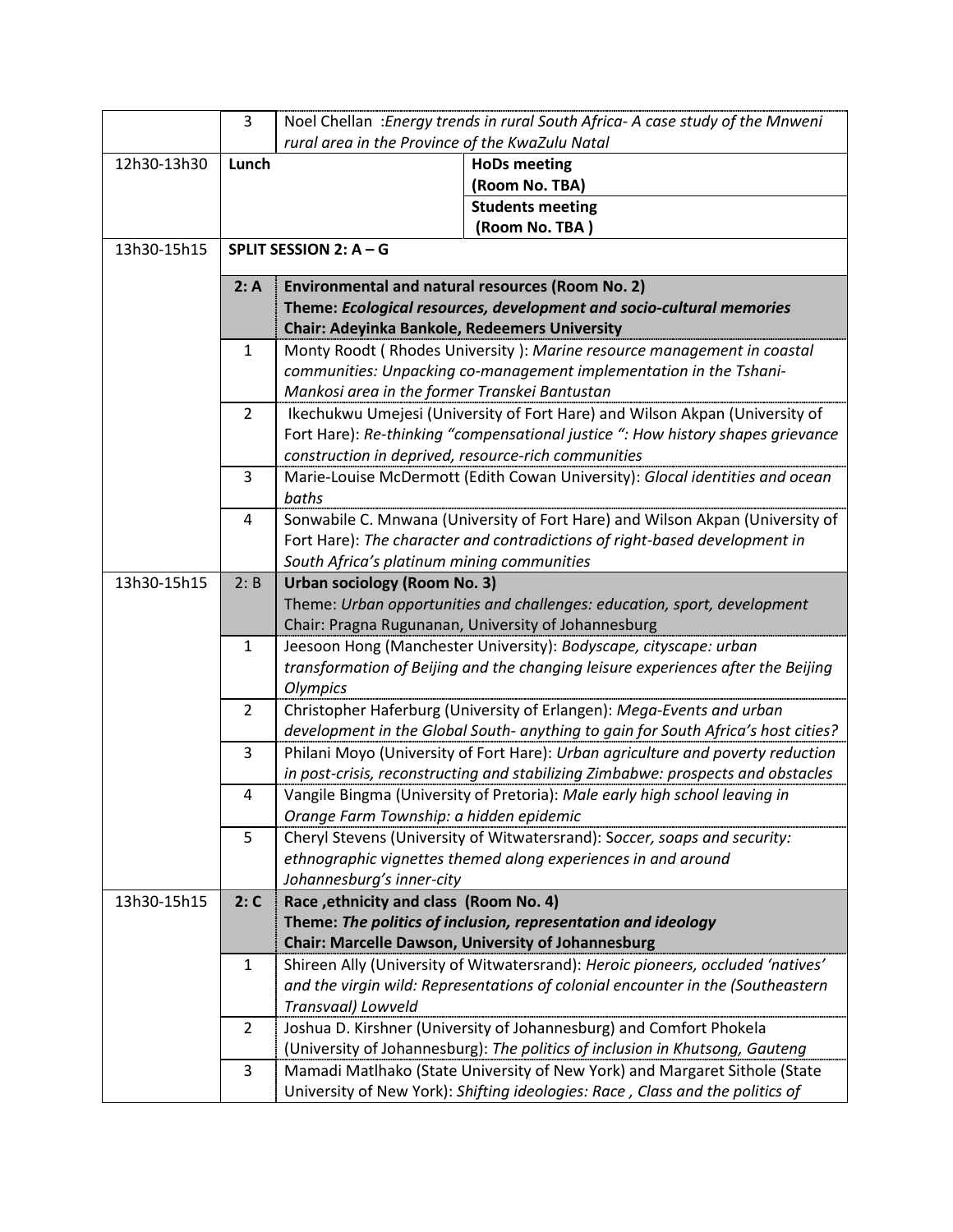|             |                | change in South Africa and the United States                                    |
|-------------|----------------|---------------------------------------------------------------------------------|
| 13h30-15h15 | 2: D           | Media, culture and society (Room No. 5)                                         |
|             |                | Theme: Sporting cultures and the Social: Discursive and embodied practices      |
|             |                | Chair: Irma du Plessis, University of Witwatersrand                             |
|             | 1              | Sonja Narunsky-Laden (University of Johannesburg): In the gym and on the golf   |
|             |                | course: Recreational sports as 'bodily work' in post-transitional South Africa  |
|             | $\overline{2}$ | Lloyd Hill (University of Stellenbosch): Language games? Reflections on the     |
|             |                | boundary between sport and leisure                                              |
|             | 3              | Kathleen McDougall (University of Stellenbosch): Mediated 'cultural' disease:   |
|             |                | Healing, rugby and hypertension cardiomyopathy                                  |
|             | 4              | Cobi Labuscagne (University of Witwatersrand): Cultures of sponsorship: The     |
|             |                | Joburg Art Fair                                                                 |
| 13h30-15h15 | 2: E           | Economic and industrial sociology (Room No. 6)                                  |
|             |                | Theme: Green jobs, Co-ops and Migration                                         |
|             |                | <b>Chair: Freek Cronje, North West University</b>                               |
|             | $\mathbf{1}$   | Jacklyn Cock and Khayaat Fakier (University of the Witwatersrand): The          |
|             |                | potential of decent green jobs in relation to environmental protection and job  |
|             |                | creation in South Africa                                                        |
|             | $\overline{2}$ | Tapiwa Chagonda (University of Johannesburg): The Unmaking of the working       |
|             |                | class? The response of the working class in Harare to hyperinflation and the    |
|             |                | political crisis: $1997 - 2009$                                                 |
|             | 3              | Tendai Patience Motsi (University of Pretoria): Perceptions of Zimbabwean       |
|             |                | university students on 'returning home' and 'rebuilding the economy': An        |
|             |                | exploratory study in Pretoria, South Africa                                     |
|             | 4              | Oliver Nathan (University of the Witwatersrand): What is the role of local      |
|             |                | government and municipalities in creating an enabling environment for worker    |
|             |                | cooperatives in the Eastern Cape and Gauteng?                                   |
| 13h30-15h15 | 2: F           | <b>Development (ICC Auditorium)</b>                                             |
|             |                | Theme: Sport and development                                                    |
|             |                | <b>Chair: Freek Cronje</b>                                                      |
|             | $\mathbf{1}$   | Roseline Munwang'o Achieng', (Monash - South Africa): Sports: A Development     |
|             |                | Paradigm?                                                                       |
|             | 2              | Tebogo Lobaka( University of the Free State): Marxist views on sports, leisure  |
|             |                | and development in the 21st century.                                            |
|             | 3              | Freek Cronjé (University of North-West) and David van Wyk (University of the    |
|             |                | North-West): Limitations of CSR Regulation and Reporting.                       |
|             | 4              | Rejoice Shumba (University of Johannesburg): Social change makers: An           |
|             |                | analysis of two social entrepreneurs in South Africa and their social           |
|             |                | entrepreneurial ventures                                                        |
| 13h30-15h15 | 2:G            | <b>Religion (Room No. 7)</b>                                                    |
|             |                | <b>Theme: Religion in Social Context</b>                                        |
|             |                | Chair: Lloyd Hill, University of Stellenbosch                                   |
|             | 1              | Rashid Begg (University of Stellenbosch): In Search of the Protestant Ethic and |
|             |                | the Spirit of Capitalism: The case of the Africanders, 1652-1795.               |
|             | $\overline{2}$ | Shu'eib Hassen: (University of Stellenbosch): Charismatic Christianity on Third |
|             |                | Class Train Carriages in Cape Town                                              |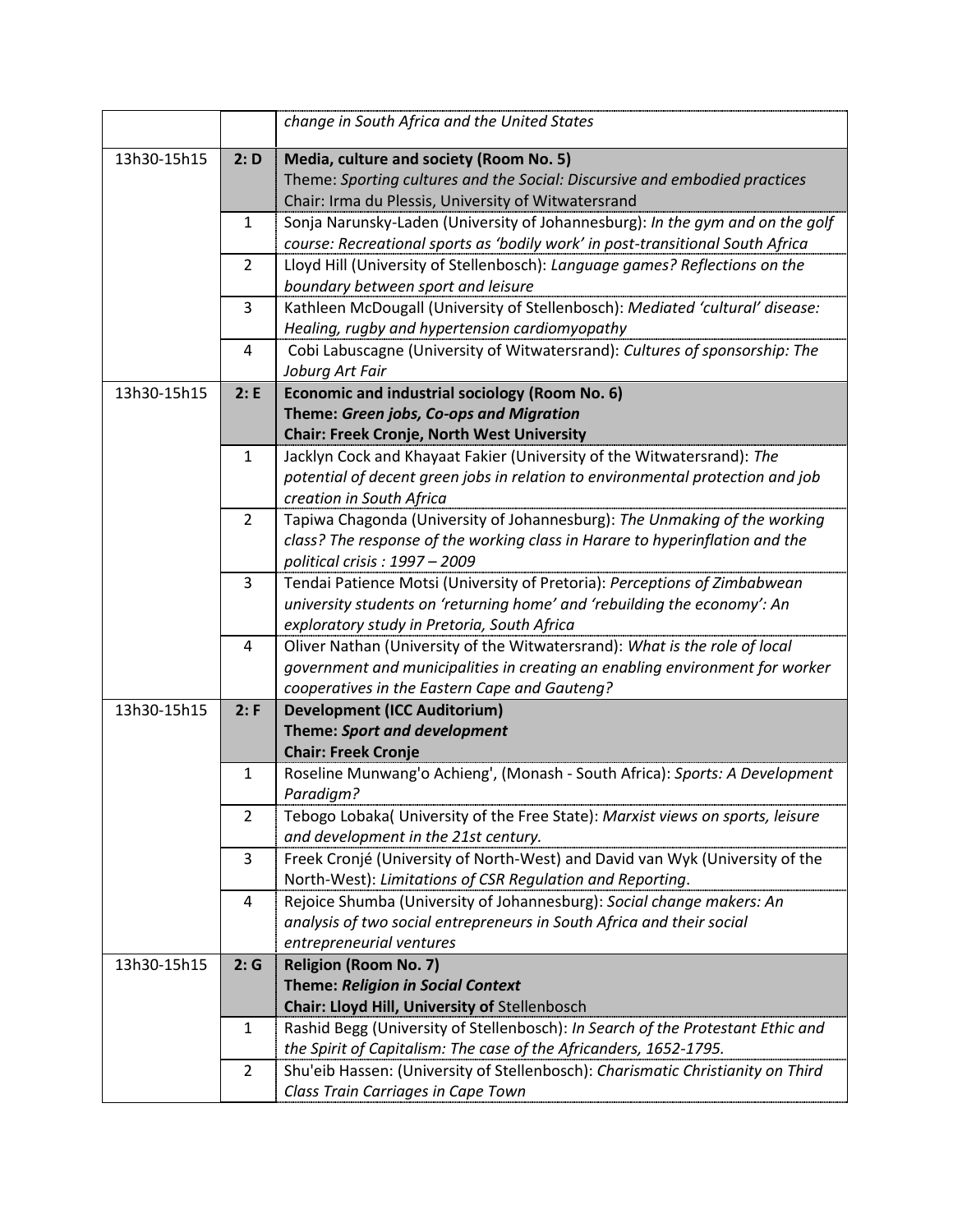|             | 3              | Jacques Human (University of Stellenbosch): Reality, Knowledge and Meaning:                                                               |  |  |
|-------------|----------------|-------------------------------------------------------------------------------------------------------------------------------------------|--|--|
|             |                | A research Project Investigating the Social Construction of Reality and Meaning<br>in life of Irreligious Individual                      |  |  |
| 15h15-15h45 |                | Tea / coffee                                                                                                                              |  |  |
|             |                |                                                                                                                                           |  |  |
| 15h45-17h30 |                | SPLIT SESSION 3: A - G                                                                                                                    |  |  |
|             | 3: A           | Environmental and natural resources (Room No. 2)                                                                                          |  |  |
|             |                | Theme: State and corporate responses to ecological malaise                                                                                |  |  |
|             |                | <b>Chair: Wilson Akpan (University of Fort Hare)</b>                                                                                      |  |  |
|             | 1              | Jacklyn Cock (University of the Witwatersrand): "Green Capitalism": capital's                                                             |  |  |
|             |                | response to the ecological crisis                                                                                                         |  |  |
|             | $\overline{2}$ | Uwafiokun Idemudia (York University): Government and corporate social                                                                     |  |  |
|             |                | responsibility in the rentier Nigerian context: Facilitating of inhibiting?                                                               |  |  |
|             | 3              | Lennox Olivier (University of Stellenbosch): Contesting Cape nature: RasTafari                                                            |  |  |
|             |                | medicinal practices, conservation authorities and the quandary of formal                                                                  |  |  |
|             |                | recognition                                                                                                                               |  |  |
| 15h45-17h30 | 3: B           | <b>Political and law (Room No. 3)</b>                                                                                                     |  |  |
|             |                | Theme:                                                                                                                                    |  |  |
|             |                | <b>Chair: Ian Liebenberg</b>                                                                                                              |  |  |
|             | $\mathbf{1}$   | Wendy Isaacs-Martin (Nelson Mandela M. University): Nationalisation of the                                                                |  |  |
|             |                | populace: A reflection on a diverse South Africa                                                                                          |  |  |
|             | $\overline{2}$ | Bernard Dubbeld (Stellenbosch University): The form of rural governance in<br>post-apartheid KZN: exploring the limits of governmentality |  |  |
|             | 3              | Musawenkosi Malabela (University of Witwatersrand): "The people shall                                                                     |  |  |
|             |                | speak"? The Ward system and constrained participatory democracy: A case                                                                   |  |  |
|             |                | study of Chochocho, Mpumalanga                                                                                                            |  |  |
|             | 4              | Johan Zaaiman (North-West University): Local power, space and change                                                                      |  |  |
| 15h45-17h30 | 3: C           | Race, ethnicity and class (Room No. 4)                                                                                                    |  |  |
|             |                | Theme: Race, Identity, Sport and Leisure: Constructing ethnic solidarity or                                                               |  |  |
|             |                | continuing marginalization?                                                                                                               |  |  |
|             |                | Chair: Shireen Ally, University of the Witwatersrand                                                                                      |  |  |
|             | $\mathbf{1}$   | Mariann Vaczi (University of Nevada): "Athletic, Always With You": The socio-                                                             |  |  |
|             |                | cultural implications of a unique recruiting philosophy                                                                                   |  |  |
|             | $\overline{2}$ | Emanuel Mayeza (University of KwaZulu-Natal): A comparative study of leisure                                                              |  |  |
|             |                | and recreational time activities amongst third year on and off campus residence                                                           |  |  |
|             |                | students at Howard College, Durban                                                                                                        |  |  |
|             | 3              | Rob Pattman (University of KwaZulu- Natal)and Deevia Bhana (University of                                                                 |  |  |
|             |                | KwaZulu-Natal): Sport, girls, trouble and humour: black and indian boys                                                                   |  |  |
|             |                | negotiating gender, race and class in a formerly single sex school in South Africa                                                        |  |  |
| 15h45-17h30 | 3: D           | Media, culture and society (Room No. 5)                                                                                                   |  |  |
|             |                | Theme: Identity & social construction: Concepts and their social contestation                                                             |  |  |
|             |                | Chair: Mokong Simon Mapadimeng, (National Arts Council of South Africa)                                                                   |  |  |
|             | 1              | Michelle Peens (University of Stellenbosch): Constructions of dirt amongst poor                                                           |  |  |
|             |                | white families in Newcastle                                                                                                               |  |  |
|             | $\overline{2}$ | Pierre du Plessis (University of Stellenbosch): The local construction of "threat"                                                        |  |  |
|             |                | among African foreign nationals in Stellenbosch: Exploring proximity and the                                                              |  |  |
|             |                | narcissism of small differences                                                                                                           |  |  |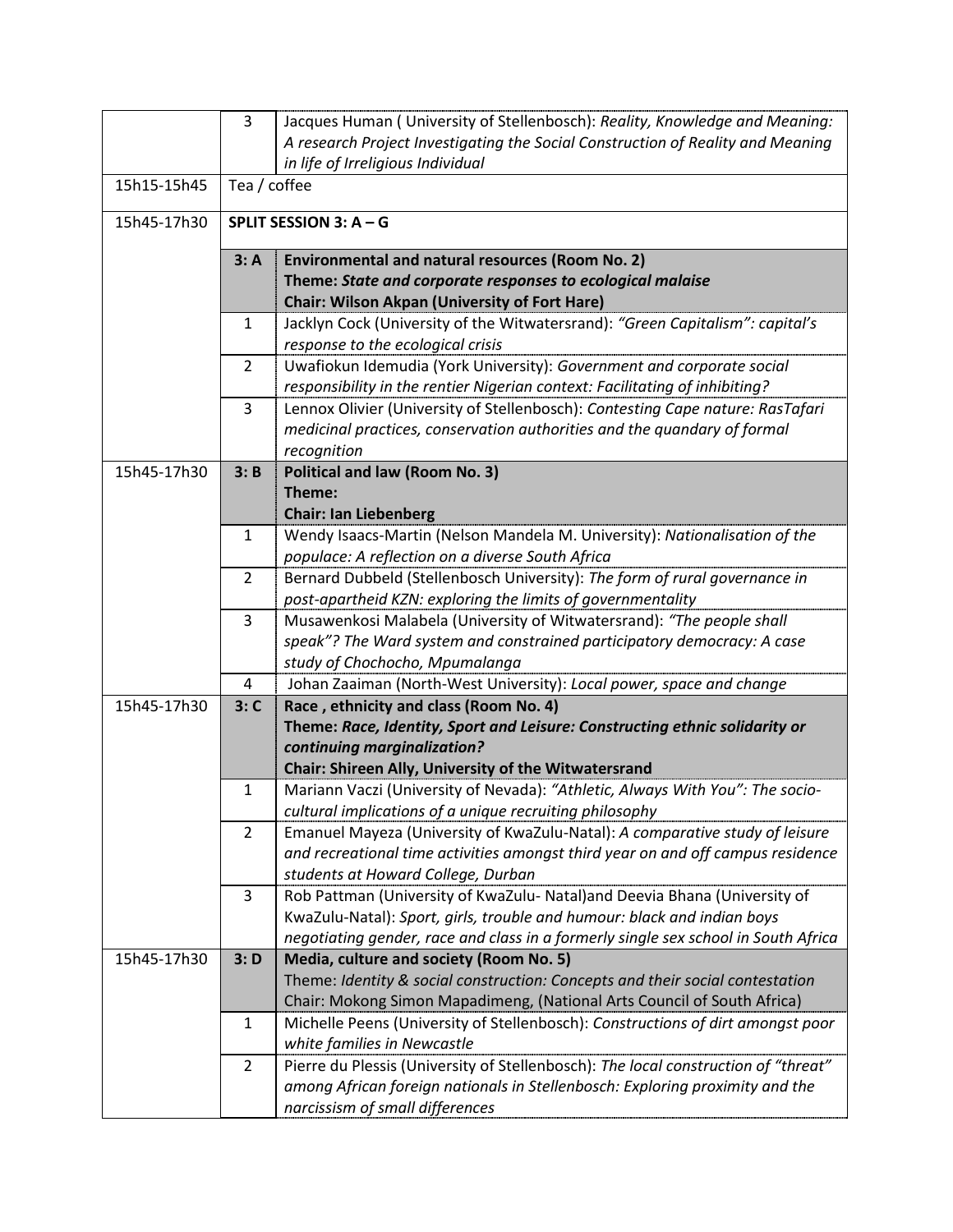|             | 3              |                                                                                                                                                |                       |  |
|-------------|----------------|------------------------------------------------------------------------------------------------------------------------------------------------|-----------------------|--|
|             |                | Eleanor Swartz (University of Stellenbosch): The role of Afrikaans in the social<br>identity formation of white and coloured Afrikaans-speaker |                       |  |
|             | 4              | Carolyn Mande Lunga (Rhodes University): A case study of the Daily Dispatch's                                                                  |                       |  |
|             |                | broken homes project and the idea of citizen engagement                                                                                        |                       |  |
| 15h45-17h30 | 3: E           | <b>Economic and industrial sociology (Room No. 6)</b>                                                                                          |                       |  |
|             |                | Theme: The labour process re-considered $I$ – the service sector                                                                               |                       |  |
|             |                | Chair: Themba Masondo, University of Witwatersrand                                                                                             |                       |  |
|             | $\mathbf{1}$   | David Du Toit (University of Stellenbosch): More than smiling and waving: a                                                                    |                       |  |
|             |                | case study on male petrol attendants' use of emotional labour                                                                                  |                       |  |
|             | $\overline{2}$ | Babalwa Magoqwana (Rhodes University and Institute of social and economic                                                                      |                       |  |
|             |                | research) and Sandra Matatu (Rhodes University and Institute of social and                                                                     |                       |  |
|             |                | economic research): Trade union perceptions amongst local government call-                                                                     |                       |  |
|             |                | centre workers: challenges and opportunities for SAMWU                                                                                         |                       |  |
|             | 3              | Mpho Mnadi (University of Pretoria): Mobile workplace: a case study of the                                                                     |                       |  |
|             |                | Mamelodi Taxi industry                                                                                                                         |                       |  |
|             | $\overline{4}$ | Mfaniseni Fana Sihlongonyane (University of Witwatersrand): Labour crossings                                                                   |                       |  |
|             |                | between production and consumption in the leisure industry: The case of                                                                        |                       |  |
|             |                | Newtown                                                                                                                                        |                       |  |
| 15h45-17h30 | 3: F           | <b>Development (ICC Auditorium)</b>                                                                                                            |                       |  |
|             |                | <b>Theme: Social policy</b>                                                                                                                    |                       |  |
|             |                | <b>Chair: Noel Chellan</b>                                                                                                                     |                       |  |
|             | 1              | Jimi Adesina (Rhodes University): Sociology and the Promise of Transformative                                                                  |                       |  |
|             |                | Social Policy.                                                                                                                                 |                       |  |
|             | 2              | Sandisile Msindo (Rhodes University): Perceptions and Experiences of Child                                                                     |                       |  |
|             |                | Support Recipients in Grahamstown, South Africa.                                                                                               |                       |  |
|             | 3              | Kolawole Omomowo (Rhodes University): Atypical work and social protection                                                                      |                       |  |
|             |                | in post-apartheid South Africa: some thoughts about social policy imperative.                                                                  |                       |  |
| 15h45-17h30 | 3:G            | Gender studies (Room No. 7)                                                                                                                    |                       |  |
|             |                | Theme: Gender Identity                                                                                                                         |                       |  |
|             |                | Chair: Letitia Smuts, University of Johannesburg                                                                                               |                       |  |
|             | 1              | Angela Ochse (University of Pretoria): Real lesbians and real women: Lesbian                                                                   |                       |  |
|             |                | discourses in the new South Africa                                                                                                             |                       |  |
|             | $\overline{2}$ | Nomancotsho Pakade (University of Johannesburg): From the horse's mouth:                                                                       |                       |  |
|             |                | Township perceptions of the black butch lesbian identity                                                                                       |                       |  |
|             | 3              | Letitia Smuts (University of Johannesburg): Coming-out in South Africa: A                                                                      |                       |  |
|             |                | lesbian perspective                                                                                                                            |                       |  |
|             | 4              | Marizanne Grundlingh (University of Stellenbosch): Boobs and balls: Exploring                                                                  |                       |  |
|             |                | issues of gender and identity among women soccer players at Stellenbosch                                                                       |                       |  |
|             |                | University                                                                                                                                     |                       |  |
|             | 5              | Manthiba Phalane: Gender, Sports and Funding: Masculinities in Sports                                                                          |                       |  |
|             |                | Administration                                                                                                                                 |                       |  |
| 18h00-20h00 |                | Harold Wolpe Memorial Lecture (Open to Public)                                                                                                 | <b>ICC Auditorium</b> |  |
|             |                | <b>Title: Politics of Youth and Youth Politics</b>                                                                                             |                       |  |
|             |                |                                                                                                                                                |                       |  |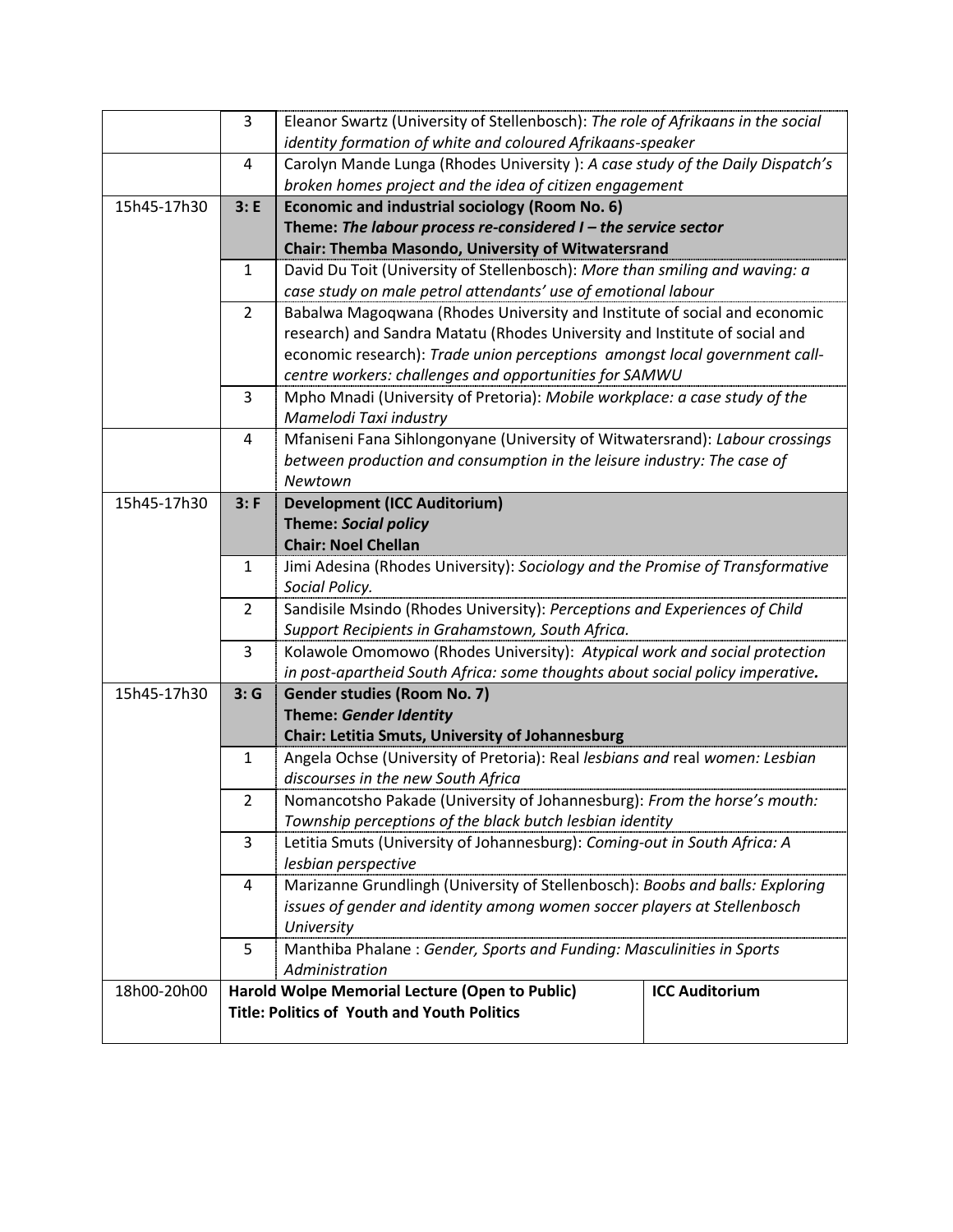| Tuesday 15 <sup>th</sup> June, 2010 |                                                                           |                                                                                                                |  |  |
|-------------------------------------|---------------------------------------------------------------------------|----------------------------------------------------------------------------------------------------------------|--|--|
| 08h00-10h00                         | <b>PLENARY SESSION 2: Sports, Identity Politics &amp; Social cohesion</b> |                                                                                                                |  |  |
|                                     | <b>ICC Auditorium</b>                                                     |                                                                                                                |  |  |
|                                     | <b>Chair:</b>                                                             |                                                                                                                |  |  |
|                                     | Claudia Martinez-Mullen, Rhodes University<br>1                           |                                                                                                                |  |  |
|                                     | Title: Is Football a Free Leisure Activity? A Marxist Approach            |                                                                                                                |  |  |
|                                     | $\overline{2}$                                                            | Adv Nicolas G. Kock, Institute for Social Development, University of the Western                               |  |  |
|                                     |                                                                           | Cape                                                                                                           |  |  |
|                                     |                                                                           | Title: Sports colours Vs academic colours: A crisis of identity for the modern                                 |  |  |
|                                     | 3                                                                         | athlete<br>Prof. Ashwin Desai, Department of Sociology, Rhodes University                                      |  |  |
|                                     |                                                                           | Title: TBA                                                                                                     |  |  |
| 10h00-10h30                         |                                                                           | Tea / coffee                                                                                                   |  |  |
|                                     |                                                                           |                                                                                                                |  |  |
| 10h30-12h30                         |                                                                           | SPLIT SESSION 4: A - G                                                                                         |  |  |
|                                     |                                                                           |                                                                                                                |  |  |
|                                     | 4: A                                                                      | Health (Room No. 2)                                                                                            |  |  |
|                                     |                                                                           | <b>Theme: Getting Physical</b>                                                                                 |  |  |
|                                     |                                                                           | Chair:                                                                                                         |  |  |
|                                     | 1                                                                         | Thomas Farrar(The Africaid Trust), Doug Wilson (The Africaid Trust), Marcus                                    |  |  |
|                                     |                                                                           | McGilvray (The Africaid Trust) and Zanele Khanyile (The Africaid Trust): Winning                               |  |  |
|                                     |                                                                           | tactics for 2010: using soccer to facilitate behavioural HIV prevention for youth                              |  |  |
|                                     |                                                                           | with a focus on gender equality                                                                                |  |  |
|                                     | 2                                                                         | Masabata Mosoeu ( University of Free State): The importance of Health in<br>Sports, Recreation and Development |  |  |
|                                     | 3                                                                         | Khalema (University of Calgary), Christina Loitz (University of Calgary), Nancy                                |  |  |
|                                     |                                                                           | Spencer-Cavaliere, (University of Calgary): Creating Inclusive Spaces for Active                               |  |  |
|                                     |                                                                           | Living in Rural Alberta Communities: Evidence from the use of Sallis' ecological                               |  |  |
|                                     |                                                                           | model in the Physical Activity for All: Resources for Inclusion Project                                        |  |  |
| 10h30-12h30                         | 4: B                                                                      | <b>Social movements (Room No. 3)</b>                                                                           |  |  |
|                                     |                                                                           | Theme: Challenging theory and concepts in social movement studies                                              |  |  |
|                                     |                                                                           | <b>Chair: Peter Pfaffe, University of Johannesburg</b>                                                         |  |  |
|                                     | 1                                                                         | Marcelle C. Dawson (University of Johannesburg): New Theoretical Insights into                                 |  |  |
|                                     |                                                                           | the Study of Social Movements: Using the Lens of 'Southern Theory'                                             |  |  |
|                                     | $\overline{2}$                                                            | Kgopotso Khumalo (University of Johannesburg): Conceptualising Landlessness:                                   |  |  |
|                                     |                                                                           | Views from the Landless People's Movement                                                                      |  |  |
|                                     | 3                                                                         | Comfort Phokela (University of Johannesburg): Bottom-up Notions of                                             |  |  |
|                                     |                                                                           | Leadership: The Case of Khutsong and the Merafong Development Forum                                            |  |  |
| 10h30-12h30                         | 4: C                                                                      | Crime, violence and security (Room No. 4)<br>Theme: Sport, crime and violence                                  |  |  |
|                                     |                                                                           | <b>Chair: Jackie Cock</b>                                                                                      |  |  |
|                                     | 1                                                                         | Bukola Adeyemi and Akinyinka Akinyoade (University of Leiden): Security and                                    |  |  |
|                                     |                                                                           | sports in Africa: Trends and implications                                                                      |  |  |
|                                     | $\overline{2}$                                                            | Komlan Agbedahin and Michael Drewett (Rhodes University): The Togolese                                         |  |  |
|                                     |                                                                           | national soccer team under fire in the Babinda enclave: various hypotheses                                     |  |  |
|                                     | 3                                                                         | Volker Eick (Freie Universitaet): Securing their profits: King football and the                                |  |  |
|                                     |                                                                           | Lords of the Rings                                                                                             |  |  |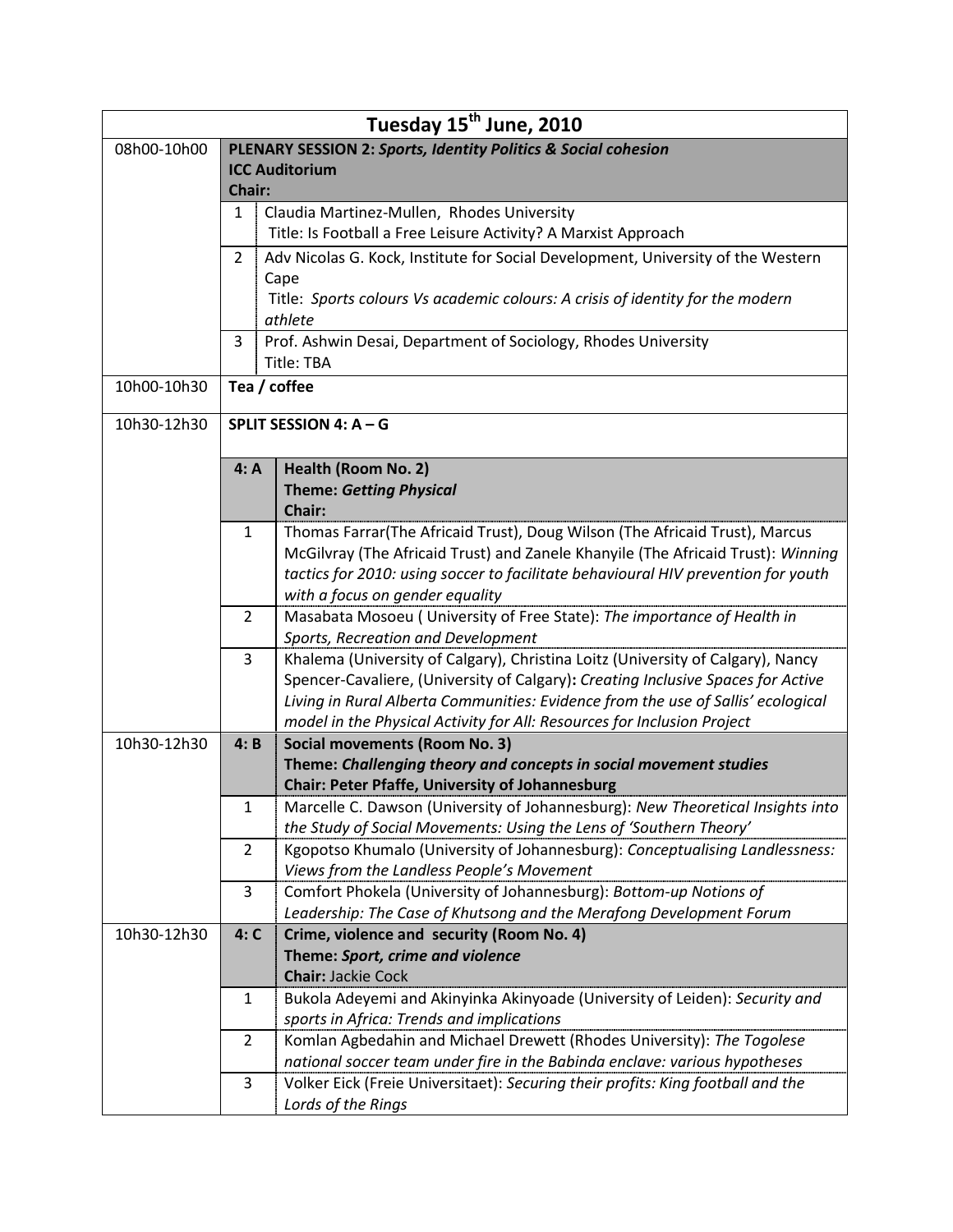| 10h30-12h30 | 4: D           | Post-graduate Workshop (Room 5)                                                                           |                                                                                  |  |  |
|-------------|----------------|-----------------------------------------------------------------------------------------------------------|----------------------------------------------------------------------------------|--|--|
| 10h30-12h30 | 4: E           | Economic and industrial sociology (Room No. 6)                                                            |                                                                                  |  |  |
|             |                |                                                                                                           | Theme: The labour process reconsidered II - Mining, processing and               |  |  |
|             |                | manufacturing                                                                                             |                                                                                  |  |  |
|             |                |                                                                                                           | Chair: Andries Bezuidenhout (University of the Witwatersrand)                    |  |  |
|             | $\mathbf{1}$   |                                                                                                           | Sithembiso Bhengu (University of KwaZulu-Natal): Revisiting articulation of      |  |  |
|             |                |                                                                                                           | modes of production and capitalism and cheap labour debates in post apartheid    |  |  |
|             |                | SA                                                                                                        |                                                                                  |  |  |
|             | $\overline{2}$ |                                                                                                           | Themba Masonda (University of the Witwatersrand): Worker participation in        |  |  |
|             |                |                                                                                                           | workplace restructuring in the automotive industry: a comparative study of       |  |  |
|             |                |                                                                                                           | German and South African Volkswagen plants, 1970 - 2009                          |  |  |
|             | 3              |                                                                                                           | Olusegun O. Oladeinde (Rhodes University): Management, labour process and        |  |  |
|             |                |                                                                                                           | workers own construction of social relations of production in an oil refinery,   |  |  |
|             |                | Nigeria                                                                                                   |                                                                                  |  |  |
|             | 4              |                                                                                                           | Paul Stewart (University of the Witwatersrand): 'Two sides of the same coin":    |  |  |
|             |                |                                                                                                           | Working time and leisure time and the struggle to reduce working hours on        |  |  |
|             |                | South African mines                                                                                       |                                                                                  |  |  |
|             | 5              |                                                                                                           | Mbuyiseni Ndlozi (University of Witwatersrand): The demise of radical reform     |  |  |
|             |                |                                                                                                           | unionism: The CWIU and the trade union strategy, 1987 - 1999                     |  |  |
| 10h30-12h30 | 4: F           | <b>Development (ICC Auditorium)</b>                                                                       |                                                                                  |  |  |
|             |                | Theme: Contested development                                                                              |                                                                                  |  |  |
|             |                | Chair: Roseline Munwang'o Achieng                                                                         |                                                                                  |  |  |
|             | $\mathbf{1}$   |                                                                                                           | Fazel Khan (Durban University of Technology), Sultan Khan (University of         |  |  |
|             |                |                                                                                                           | KwaZulu- Natal) and Jay Govender ( Nelson Mandela M. University): The            |  |  |
|             |                | <b>Rhetoric of Participation</b>                                                                          |                                                                                  |  |  |
|             | $\overline{2}$ |                                                                                                           | Sultan Khan (University of KwaZulu-Natal): Permeation of Technological,          |  |  |
|             |                | Logistical and Political Imperatives in the Planning of Sustainable Human                                 |                                                                                  |  |  |
|             |                | settlements in KwaZulu-Natal                                                                              |                                                                                  |  |  |
|             | 3              | Jacques de Wet (University of Cape Town): Asilufuni Uphuhliso Iwenu!                                      |                                                                                  |  |  |
|             |                |                                                                                                           | Resistance to Imposed Development in Rural South Africa                          |  |  |
|             | 4              |                                                                                                           | Theodore Petrus (Nelson Mandela Metropolitan University) : To win by any         |  |  |
|             |                |                                                                                                           | means necessary: Witchcraft and magic beliefs as anthropological issues in       |  |  |
|             |                | sport development                                                                                         |                                                                                  |  |  |
| 10h30-12h30 | 4:G            | Methodology and social theory (Room No. 7)                                                                |                                                                                  |  |  |
|             |                | Theme:                                                                                                    |                                                                                  |  |  |
|             |                | Chair:                                                                                                    |                                                                                  |  |  |
|             | 1              |                                                                                                           | Grey Magaiza (University of the Free State): Neoliberalism, sports and           |  |  |
|             |                |                                                                                                           | consumption: A theoretical analysis of the (post-) capitalist reconfiguration of |  |  |
|             |                | locality and marginality in the 21st Century                                                              |                                                                                  |  |  |
|             | $\overline{2}$ |                                                                                                           | De Wet Schutte (Cape Peninsula University of Technology): testing new data       |  |  |
|             |                | collection technology to assist with unlocking sensitive information - a<br>collaborative study with Farr |                                                                                  |  |  |
| 12h30-13h30 | Lunch          |                                                                                                           | Working group conveners' meeting                                                 |  |  |
|             |                |                                                                                                           | (Room:TBA)                                                                       |  |  |
|             |                |                                                                                                           | <b>Editorial Board meeting of South African Review of</b>                        |  |  |
|             |                |                                                                                                           | Sociology: Meeting of editorial collective, regional                             |  |  |
|             |                |                                                                                                           |                                                                                  |  |  |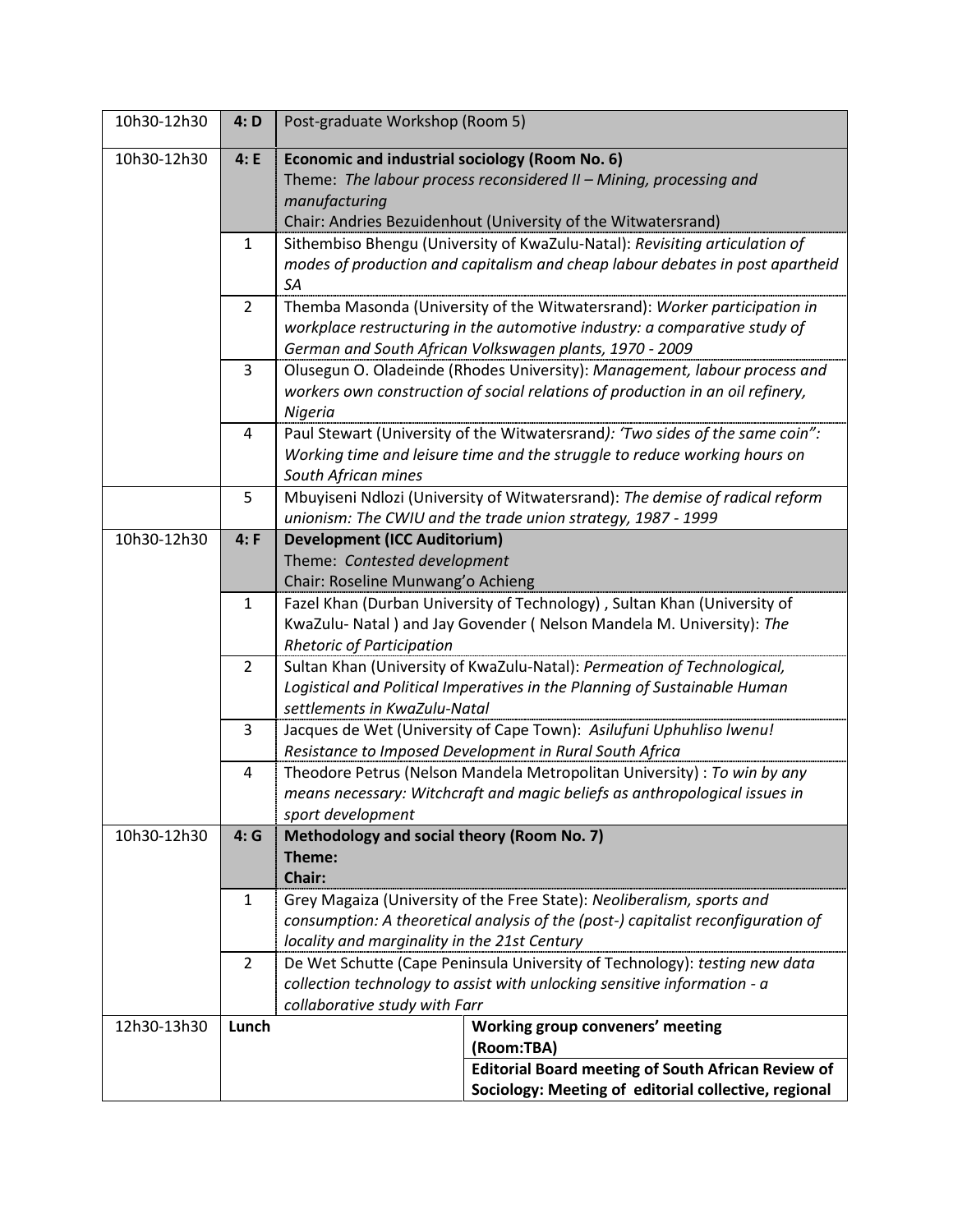|             |                |                                                                             | editors, editorial board and international advisory<br>committee                 |  |  |
|-------------|----------------|-----------------------------------------------------------------------------|----------------------------------------------------------------------------------|--|--|
|             |                |                                                                             | (Room: TBA)                                                                      |  |  |
| 13h30-15h15 |                | SPLIT SESSION 5: A - G                                                      |                                                                                  |  |  |
|             | 5: A           | Health (Room No. 2)                                                         |                                                                                  |  |  |
|             |                | <b>Theme: Access to healthcare</b>                                          |                                                                                  |  |  |
|             |                | Chair:                                                                      |                                                                                  |  |  |
|             | 1              |                                                                             | Abdullahi, Ali Arazeem ( University of Johannesburg): The National Health        |  |  |
|             |                |                                                                             | Insurance Scheme in Nigeria: Issues, problems and challenges                     |  |  |
|             | 2              |                                                                             | N. Ernest Khalema( University of Calgary ): "Race Talk" and the Limitations of   |  |  |
|             |                |                                                                             | Quantitative Epidemiology: Canadian and Brazilian examples                       |  |  |
|             | 3              |                                                                             | Penny Jaffray (University of Fort Hare): Health and Citizenship: Rights and      |  |  |
|             |                |                                                                             | Obligations of Primary Health Care Service Users in the Eastern Cape             |  |  |
| 13h30-15h15 | 5: B           | <b>Social movements (Room No. 3)</b>                                        |                                                                                  |  |  |
|             |                |                                                                             | Theme: Democracy, participation and citizen agency                               |  |  |
|             |                |                                                                             | <b>Chair: Marcelle Dawson, University of Johannesburg</b>                        |  |  |
|             | $\mathbf{1}$   |                                                                             | Luke Sinwell (University of Johannesburg): Rethinking the Transition: From       |  |  |
|             |                |                                                                             | Transformative Possibilities to Mainstream Approaches to Participation in        |  |  |
|             |                | South Africa                                                                |                                                                                  |  |  |
|             | $\overline{2}$ |                                                                             | Meghan Cooper (International Institute of Social Studies): Citizenship in Social |  |  |
|             |                | Movements: Constructing Alternatives in the Anti-Privatization Forum, South |                                                                                  |  |  |
|             |                | Africa                                                                      |                                                                                  |  |  |
|             | 3              | Tawanda Nyawasha (University of Fort Hare): Anti-Globalisation Movements,   |                                                                                  |  |  |
|             |                | Urban Protests and National Anger: Towards the Creation of a South African  |                                                                                  |  |  |
|             |                | Civic Polity                                                                |                                                                                  |  |  |
|             | 4              |                                                                             | Alan Emery (California State University) and Donald Will (Chapman University):   |  |  |
|             |                |                                                                             | Liberation movements, universal citizenship and the resolution of ethnonational  |  |  |
|             |                |                                                                             | conflict: ANC nonracialism and the Israeli/Palestinian conflict                  |  |  |
| 13h30-15h15 | 5: C           | Crime, violence and security (Room No. 4)                                   |                                                                                  |  |  |
|             |                | Theme: Crime and deviance                                                   |                                                                                  |  |  |
|             |                | Chair: Ian Liebenberg                                                       |                                                                                  |  |  |
|             | 1              |                                                                             | Lohandjola l'okaso Reagan (University of Kinshasha): Socio-historical context    |  |  |
|             |                | into quantitative comparative criminology                                   |                                                                                  |  |  |
|             | $\overline{2}$ |                                                                             | Lauren Graham (University of Johannesburg): and Helene Perold (University of     |  |  |
|             |                |                                                                             | Johannesburg): Youth violence in the SADC region- lessons from five countries    |  |  |
| 13h30-15h15 | 5: D           | Media, culture and society (Room No. 5)                                     |                                                                                  |  |  |
|             |                |                                                                             | Theme: Soccer's force: Sports, politics & development                            |  |  |
|             |                |                                                                             | Chair: Sonja Narunsky-Laden, University of Johannesburg                          |  |  |
|             | $\mathbf{1}$   |                                                                             | Adeyinka Oladayo Bankole (Redeemer's University): Sports fan clubs and the       |  |  |
|             |                |                                                                             | support for the English Premiership clubs as social movements in Nigeria         |  |  |
|             | 2              |                                                                             | Madelie Pretorius and Israel Mawoyo (University of Free State): The impact of    |  |  |
|             |                |                                                                             | the 2010 FIFA World Cup on South Africa, with special reference to marginalized  |  |  |
|             |                |                                                                             | and impoverished citizens living in rural communities                            |  |  |
| 13h30-15h15 | 5: E           | Economic and industrial sociology (Room No. 6)                              |                                                                                  |  |  |
|             |                | Theme: Labour market institutions and policy                                |                                                                                  |  |  |
|             |                | Chair: Olesegun O. Oladeinde, Rhodes University                             |                                                                                  |  |  |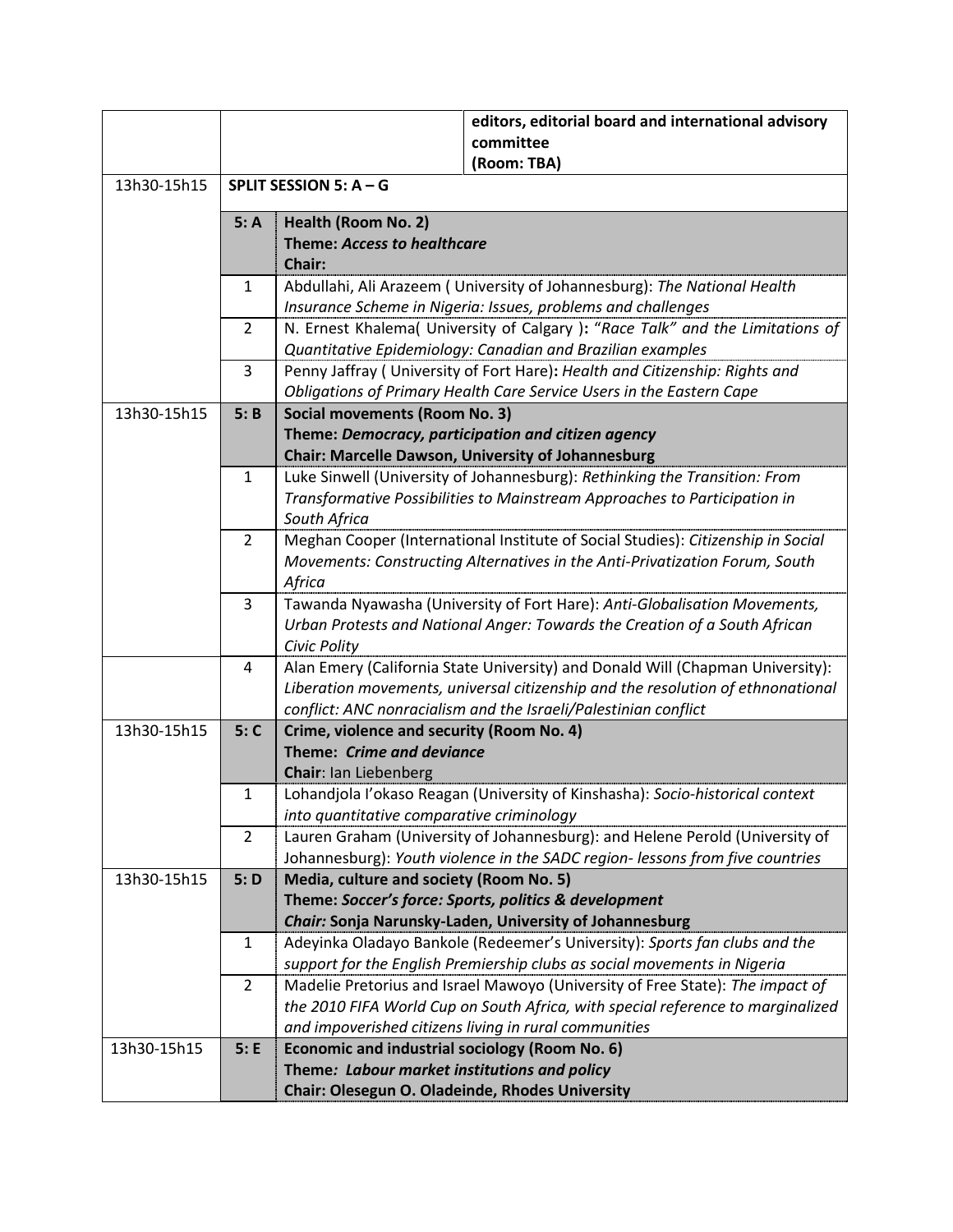|             | $\mathbf{1}$   | Andries Bezuidenhout and Soeren Jeppesen (University of Witwatersrand and       |
|-------------|----------------|---------------------------------------------------------------------------------|
|             |                | Copenhagen Business School): The political economy of responsible trade:        |
|             |                | Labour codes of conduct and working conditions in Southern African garment      |
|             |                | factories                                                                       |
|             | $\overline{2}$ | Christine Bischoff and Kezia Lewins (University of the Witwatersrand):          |
|             |                | employment equity number crunching: the utility of national datasets as a       |
|             |                | mechanism for gauging post-apartheid redress                                    |
|             | 3              | Paul Lundall (University of Cape Town): Misconceived measures: the              |
|             |                | realignment and redefinition of skill formation institutions under a new South  |
|             |                | African ministry                                                                |
|             | 4              | Tina Uys (University of Johannesburg): 'Protecting South African                |
|             |                | whistleblowers: Policy and practice'                                            |
|             | 5              | Jantjie Xaba (University of Stellenbosch): Labour broking and labour relation:  |
|             |                | Changing workplace terrain                                                      |
| 13h30-15h15 | 5: F           | <b>Family and population studies (ICC Auditorium)</b>                           |
|             |                | Theme: Family and Household                                                     |
|             |                | <b>Chair: TBA</b>                                                               |
|             | 1              | Nothile Dlamini (University of Stellenbosch): Teenage pregnancy, not another    |
|             |                | way to put cash in the pocket. Or is it?                                        |
|             | $\overline{2}$ | Marie Van Driel (Khanya College): Patriarchy and authority in single black      |
|             |                | women-headed families                                                           |
|             | 3              | Cecilia Schalekamp (University of Johannesburg): Gender, class and food: some   |
|             |                | results of a township survey                                                    |
|             | 4              | Tsiliso Tamasane (Human Science Research Council): Factors motivating           |
|             |                | extended family care for orphans and vulnerable children in the era of HIV/AIDS |
|             |                | in South Africa                                                                 |
|             | 5              | Mpiana Kalula (Cape Peninsula University of Technology): Examining              |
|             |                | consequences of HIV/AIDS on pensioner life within selected areas of South       |
| 13h30-15h15 | 5:G            | Africa<br>Higher education & science studies (Room No. 5)                       |
|             |                | Theme: Science studies in higher education                                      |
|             |                | <b>Chair: Raji Matshedisho</b>                                                  |
|             | 1              | Michelle Joubert and Lorenzo Raynard (The South African Agency for Science      |
|             |                | and Technology advancement): An assessment of South African Tertiary            |
|             |                | students' relationship with science                                             |
|             | 2              | Lorenzo Raynard and Ina Ross (The South African Agency for Science and          |
|             |                | Technology advancement): Comics as a tool to communicate science,               |
|             |                | engineering and technology to tertiary students                                 |
| 15h15-15h45 | Tea / coffee   |                                                                                 |
|             |                |                                                                                 |
| 15h45-17h30 |                | SPLIT SESSION 6: A - F                                                          |
|             | 6: A           | <b>Health (Room No. 2)</b>                                                      |
|             |                | Theme: Empowerment and participation                                            |
|             |                | Chair:                                                                          |
|             | 1              | Hanlie Myburgh (University of Stellenbosch): Compliance through                 |
|             |                | Empowerment? The Institutional Production of the 'Auto-governing' HIV-          |
|             |                | positive Subject                                                                |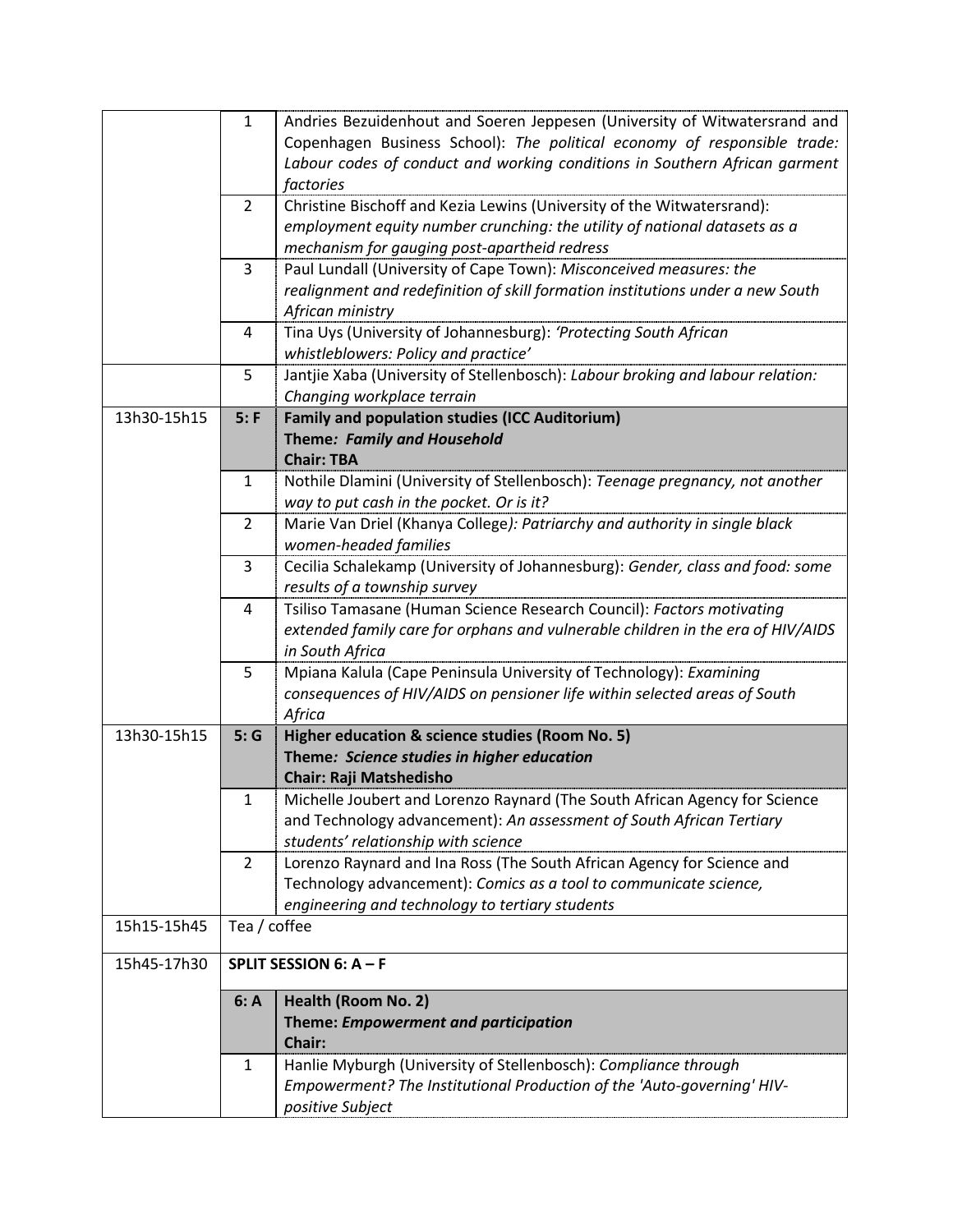|             | $\overline{2}$ | Fernanda Pinto de Almeida (University of Stellenbosch): Bipolars and the         |
|-------------|----------------|----------------------------------------------------------------------------------|
|             |                | trajectories of psychiatric diagnosis in South Africa: from mental patients to   |
|             |                | "responsible users."                                                             |
|             | 3              | Joyce Kimani (Egerton University): Factors influencing the frequency of teaching |
|             |                | HIV/AIDS education in secondary schools: a case of Rachuonyo District, Kenya     |
|             | 4              | Lauren Graham, (Centre for Social Development in Africa (CSDA) at the            |
|             |                | University of Johannesburg (UJ): Poverty and Disability                          |
| 15h45-17h30 | 6: B           | <b>Social movements (Room No. 3)</b>                                             |
|             |                | Theme: Service delivery, ideology and marginalisation                            |
|             |                | Chair: Luke Sinwell, University of Johannesburg                                  |
|             | $\mathbf{1}$   | Mervyn Reddy (Clairwood Ratepayers & Residents Association): Marginalised        |
|             |                | Communities and Service Delivery in Clairwood, Durban                            |
|             | $\overline{2}$ | Lifu Nhlapo (Balfour community activist): Contradictions and Challenges: A       |
|             |                | Critical Analysis of Service Delivery Protests in Balfour and Beyond             |
|             | 3              | Peter Pfaffe (University of Johannesburg): Youths, Ideology and Politics of the  |
|             |                | 'Service Delivery Protests': The Case of Balfour                                 |
| 15h45-17h30 | 6: C           | Family and population studies (Room No. 4)                                       |
|             |                | <b>Theme: Youth</b>                                                              |
|             |                | <b>Chair: Mpiana Kalula</b>                                                      |
|             | $\mathbf{1}$   | Lauren Graham (University of Johannesburg): Developing an asset-based            |
|             |                | research agenda for youth in Southern Africa                                     |
|             | $\overline{2}$ | Elsa Crause (University of Free State) and M. Booysen (University of Cape        |
|             |                | Town): Demographic tragedy or opportunity: Are macro issues necessitating a      |
|             |                | new social contract with youth in South Africa?                                  |
| 15h45-17h30 | 6: D           | Higher education & science studies (Room No.: 7)                                 |
|             |                | Theme: Transforming higher education                                             |
|             |                | Chair: Chupe Serote, University of the Witwatersrand                             |
|             | $\mathbf{1}$   | Pragna Rugunanan and Marize Rabe (University of Johannesburg): "Where have       |
|             |                | all the men gone?": An update on male academics leaving the social sciences      |
|             | $\overline{2}$ | Rajohane Matshedisho (University of the Witwatersrand): Introducing the          |
|             |                | student life cycle to disability support                                         |
|             | 3              | Kezia Lewins (University of the Witwatersrand): What the Soudien Report left     |
|             |                | out: Counting our way through transformation.                                    |
| 15h45-17h30 | 6: E           | Media, culture and society (Room No. 6)                                          |
|             |                | Theme: Popular cultures: Critical perspectives on contemporary cultural forms    |
|             |                | Chair: Shireen Ally, University of the Witwatersrand                             |
|             | $\mathbf{1}$   | Joey Kok (University of the Witwatersrand): The paradox at the heart of the      |
|             |                | Modern Understanding of celebrity: The case of Joost van der Westhuizen          |
|             | $\overline{2}$ | Sonja Narunsky-Laden (University of Johannesburg): Transformation Trivia: The    |
|             |                | cultural work of magazines for black South Africans                              |
|             | 3              | Mokong Simon Mapadimeng (National Arts Council of South Africa): The Arts        |
|             |                | and their role in promotion of intercultural dialogue within the context of      |
|             |                | cultural diversity and globalization                                             |
|             | 4              | Irma du Plessis (University of the Witwatersrand): Short stories: Julius Malema  |
|             |                | and the weapons of the weak                                                      |
| 15h45-17h30 | 6: F           | <b>Development (ICC Auditorium)</b>                                              |
|             |                | Theme: Development, social change and corporate responsibility                   |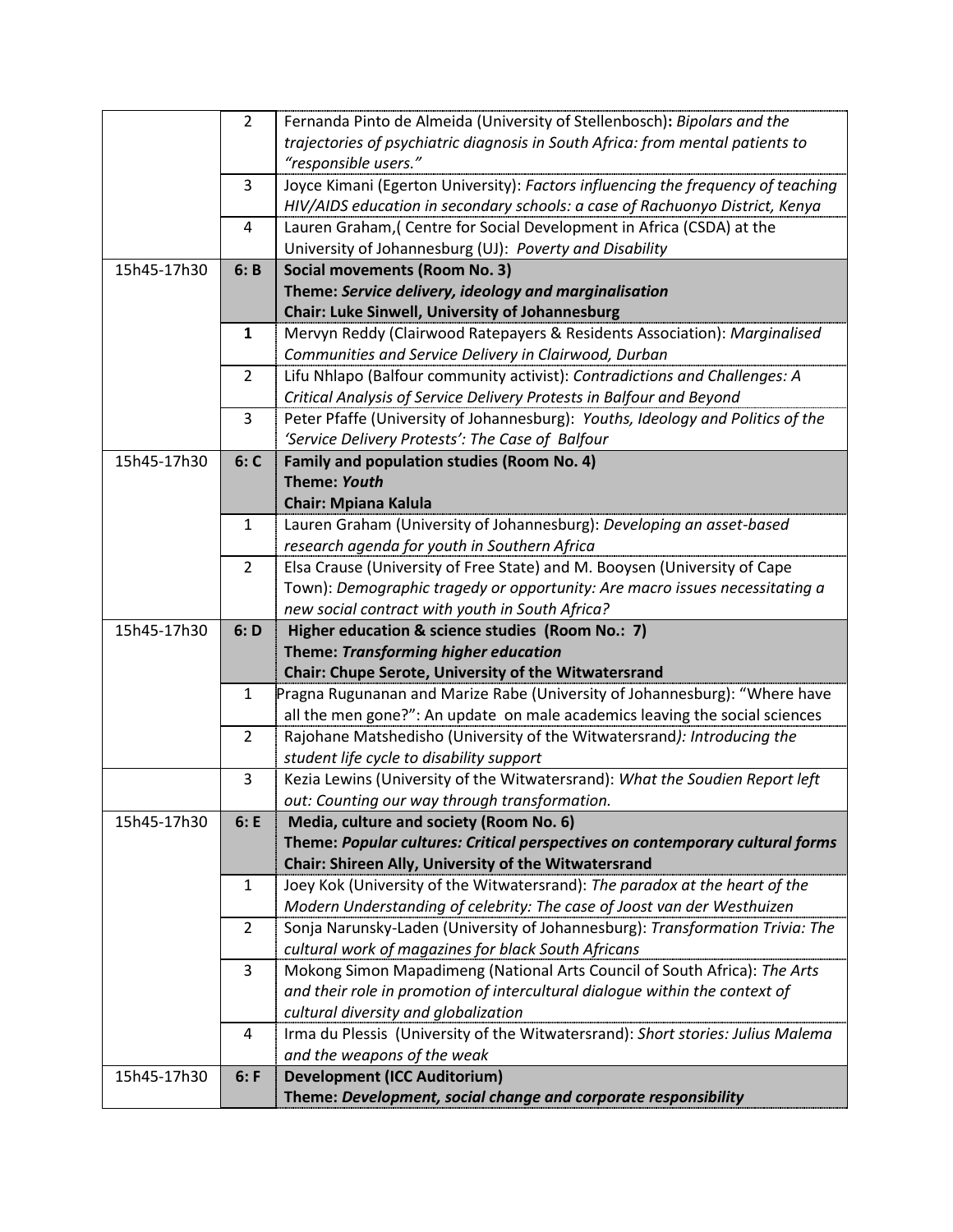|                                       |                                                                                   | <b>Chair: Jacques de Wet</b>                                                                                                               |                       |  |  |  |
|---------------------------------------|-----------------------------------------------------------------------------------|--------------------------------------------------------------------------------------------------------------------------------------------|-----------------------|--|--|--|
|                                       | $\mathbf{1}$                                                                      |                                                                                                                                            |                       |  |  |  |
|                                       | $\overline{2}$                                                                    |                                                                                                                                            |                       |  |  |  |
|                                       | 3                                                                                 |                                                                                                                                            |                       |  |  |  |
| 17h30-19h30                           | <b>SASA AGM</b>                                                                   |                                                                                                                                            | <b>ICC Auditorium</b> |  |  |  |
| 20h00-late                            |                                                                                   | "The Venue" (Harbour)<br><b>Congress Banquet</b>                                                                                           |                       |  |  |  |
| Wednesday 16 <sup>th</sup> June, 2010 |                                                                                   |                                                                                                                                            |                       |  |  |  |
| 08h00-09h30                           | SPLIT SESSION 7: A - B                                                            |                                                                                                                                            |                       |  |  |  |
|                                       | 7: A                                                                              | Media, culture and society (Room No. 2)                                                                                                    |                       |  |  |  |
|                                       |                                                                                   | Theme: Normative dimensions: Social practices and their moral logics                                                                       |                       |  |  |  |
|                                       |                                                                                   | <b>Chair: Tina Uys, University of Johannesburg</b>                                                                                         |                       |  |  |  |
|                                       | $\mathbf{1}$                                                                      | Milandree van Wyk (University of Stellenbosch): An Islamic connection: Male                                                                |                       |  |  |  |
|                                       |                                                                                   | Muslim internet dating and perceptions of religious guilt                                                                                  |                       |  |  |  |
|                                       | 2                                                                                 | Johnnie Tolkien (University of Stellenbosch): Perceptions of the social                                                                    |                       |  |  |  |
|                                       |                                                                                   | norm: The relationship between actual and perceived descriptive and                                                                        |                       |  |  |  |
|                                       |                                                                                   | injunctive norms of student drinking culture at Stellenbosch University                                                                    |                       |  |  |  |
|                                       | 3                                                                                 | Marisa Ellen Crous (University of Stellenbosch): A woman's sell-by-date: The                                                               |                       |  |  |  |
|                                       |                                                                                   | experience of aging amongst middle-aged women in Stellenbosch                                                                              |                       |  |  |  |
|                                       | 4                                                                                 | Elizabeth Ashimana Nyager (University of Jos) : 'Kwagh-hir' Theatre as a                                                                   |                       |  |  |  |
|                                       |                                                                                   | recreational tool for social cohesion and development                                                                                      |                       |  |  |  |
| 08h00-09h30                           | 7: B                                                                              | Higher education & science studies (Room No. 3)                                                                                            |                       |  |  |  |
|                                       |                                                                                   | <b>Theme: Profiling Biotechnology</b>                                                                                                      |                       |  |  |  |
|                                       | $\mathbf{1}$                                                                      | Chair: Kezia Lewins, University of Witwatersrand                                                                                           |                       |  |  |  |
|                                       |                                                                                   | Lorenzo Raynard and Manjusha Joseph Sunil (The South African Agency for<br>Science and Technology advancement): Human capital needs of the |                       |  |  |  |
|                                       |                                                                                   | biotechnology sector in South Africa                                                                                                       |                       |  |  |  |
|                                       | 2                                                                                 | Michelle Joubert, Manjusha Joseph Sunil, Tracey Miller and Lorenzo Raynard                                                                 |                       |  |  |  |
|                                       |                                                                                   | (The South African Agency for Science and Technology advancement):                                                                         |                       |  |  |  |
|                                       |                                                                                   | Biotechnology in the South African media                                                                                                   |                       |  |  |  |
|                                       | 3                                                                                 | Kiran Odhar (University of the North West): Sports, Cultures and Institutes,                                                               |                       |  |  |  |
|                                       |                                                                                   | Policy and Higher Education                                                                                                                |                       |  |  |  |
| 09h30-11h00                           |                                                                                   | Joint Working Group Session: Race, Ethnicity and Class AND Social Movements                                                                |                       |  |  |  |
|                                       |                                                                                   | (ICC Auditorium)                                                                                                                           |                       |  |  |  |
|                                       |                                                                                   | Film Screening and Discussion: ' Phakathi: Soweto's Middling Class' by Mosa Phadi                                                          |                       |  |  |  |
|                                       | <b>Chair: TBA</b>                                                                 |                                                                                                                                            |                       |  |  |  |
| 11h00-11h30                           |                                                                                   | Tea / coffee                                                                                                                               |                       |  |  |  |
| 11h30-13h30                           | PLENARY SESSION 3: Sports, migration and challenges for development in the era of |                                                                                                                                            |                       |  |  |  |
|                                       | globalsation                                                                      |                                                                                                                                            |                       |  |  |  |
|                                       |                                                                                   | <b>ICC Auditorium</b>                                                                                                                      |                       |  |  |  |
|                                       | <b>Chair:</b>                                                                     |                                                                                                                                            |                       |  |  |  |
|                                       | $\mathbf{1}$                                                                      | Professor Michael Bourdillon, Professor Emeritus, Department of Sociology,                                                                 |                       |  |  |  |
|                                       |                                                                                   | University of Zimbabwe                                                                                                                     |                       |  |  |  |